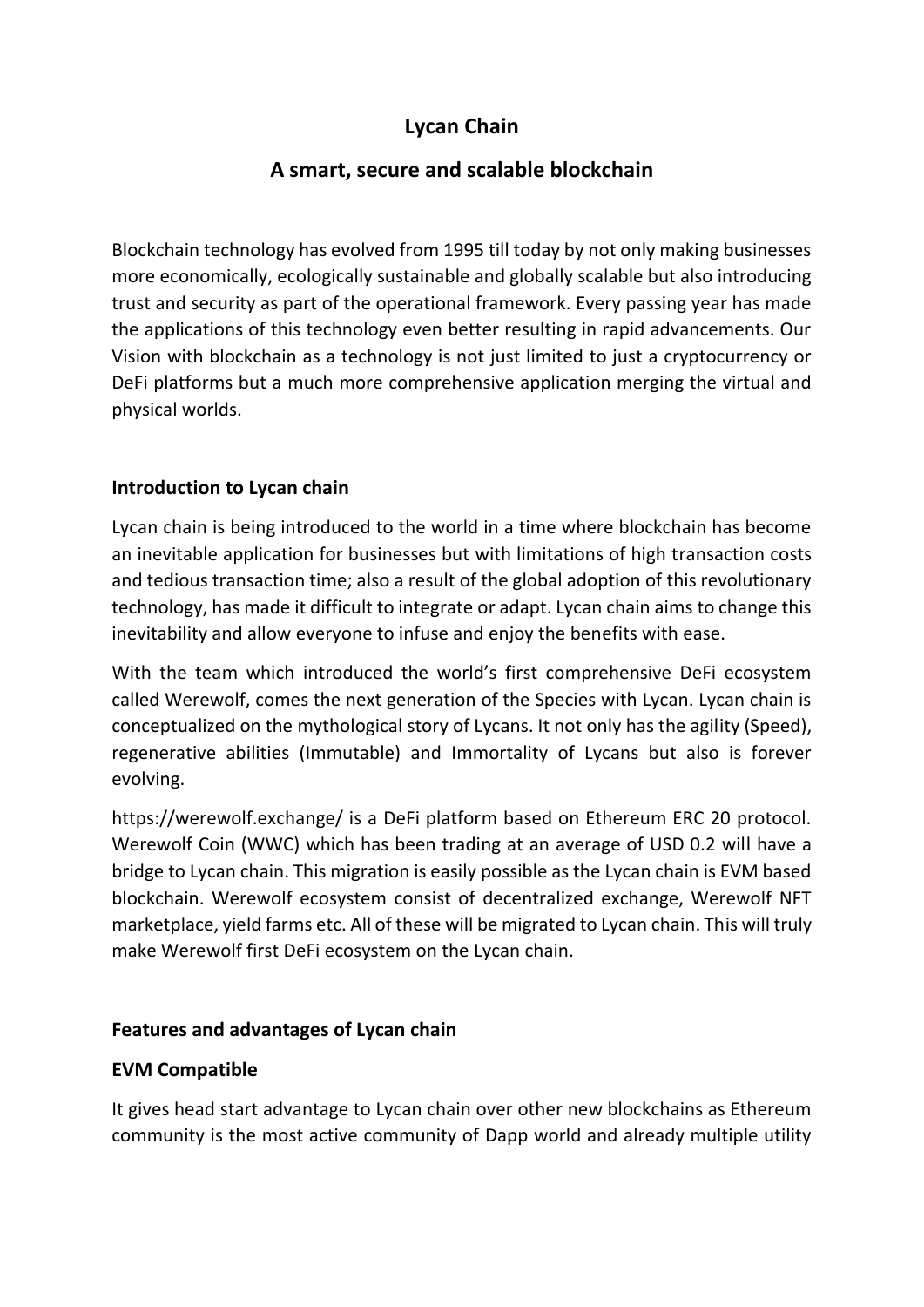Dapps are built and are being built upon the Ethereum. With EVM compatibility all such Dapps can be implemented on the Lycan chain.

#### **Web 3.0 Compatible**

Web 3.0 is a next step of internet revolution. Decentralization, permission lessness and privacy are at the core of Web 3.0. Lycan chain will support future generation web 3.0 applications where technologies like Machine learning, Decentralized ledger technology (DLT) and Big Data will be used.

#### **Interoperable**

Imagine you get to wear your same favourite jersey from game in music festival of metaverse! This is interoperability. Being able to hop from one block chain to another or one game metaverse to other metaverse food park is the future. This interoperability provided by Lycan chain will give real user experience which no one has today experienced.

#### **High throughput**

Lycan chain provides block time of ~3Sec which provides it fast transaction finality. Speed is what makes one block chain better than another. This speed in the Lycan chain is achieved as it uses proof of stake consensus algorithm

#### **Smart contract and Tooling**

Being EVM compatible gives added advantage to the Lycan chain. As stated earlier it not only provides interoperability between blockchains but also provides access of readily available and already built tools for EVM compatible blockchain. This will substantially reduce development cost of the blockchain applications on the Lycan chain as existing solidity developers can do that without any significant extra efforts

#### **Modular**

Lycan chain believes that blockchain will find its place as a most established technology in the future. Its not just meant for a crypto currency and DeFi platforms but also realworld applications will be built upon it. Modular structure of Lycan will make it possible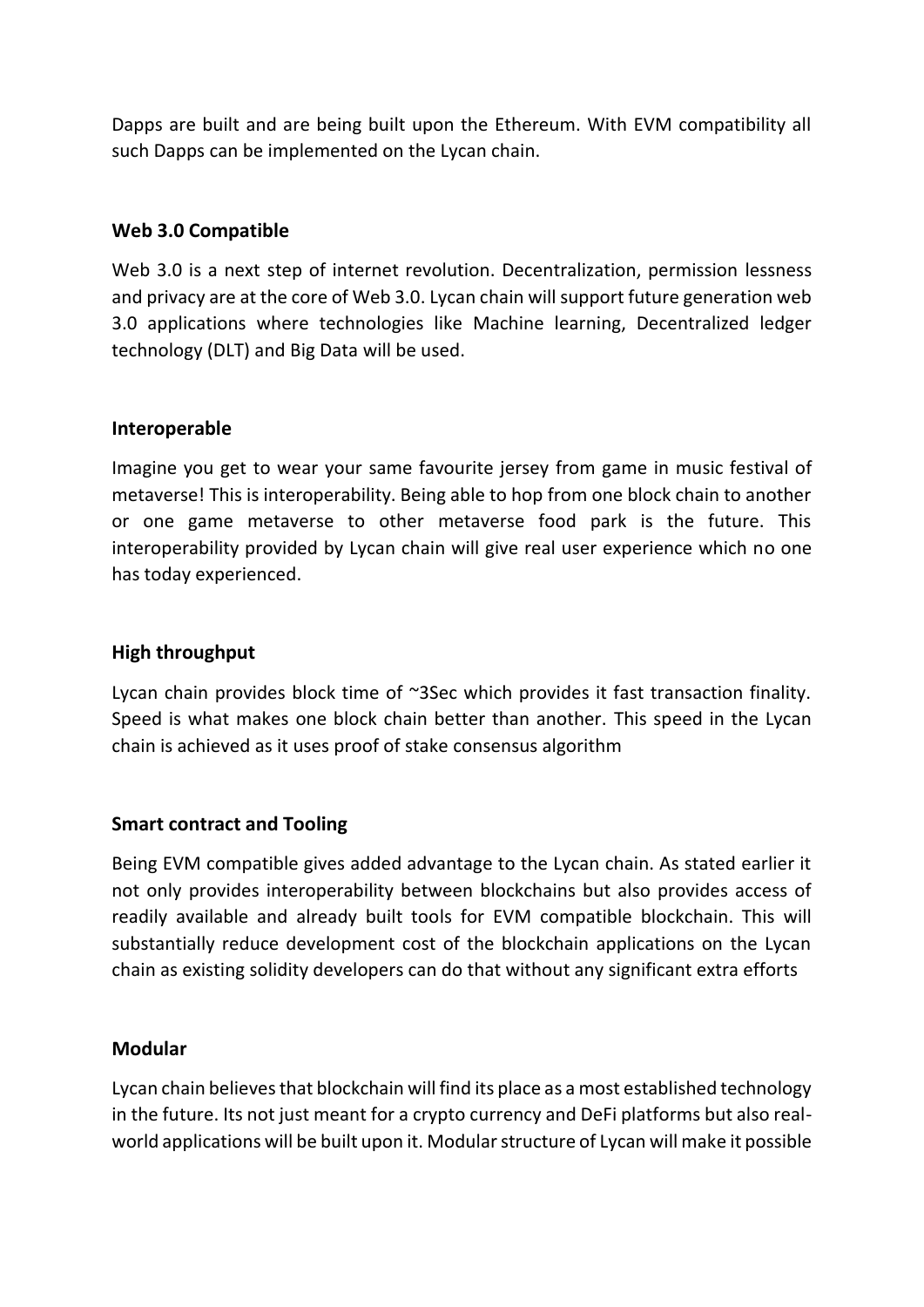#### **Secured**

What makes Lycan chain secured? It is the Lycan coins of validators which are staked to be in the position. Any fraud or mistake made by them will result in confiscation and burning of the coins. This makes it more secure as there is a financial penalty for any wrong doing

### **Scalable**

Lycan chain can process upto 5000 Transaction per second. Web 3.0 compatibility, high throughput, low cost and scalability is a ready pitch for the community to come and start their business on the Lycan chain

#### **Bridge**

Developers can port their existing Ethereum-based dApps in a matter of minutes, substantially upgrading the performance and lowering the costs with the EVM compatible architecture. Lycan chain provides native support for cross chain communication among the two blockchains. The protocol is decentralized, trustless and bi-directional.

## **Introducing Lycan Coin (LYC) –**

The LYC is a native currency of a Lycan chain. Everything happening on the Lycan chain will either happen by staking LYC or Paying LYC. To become an Alpha Validator, one has to stake his LYC. To make a transaction on a Lycan chain one has to pay transaction fees in the form of LYC.

Initial circulating supply of LYC is 21,000,000,000. More tokens will be minted based on inflation/deflation index every year. Token economics will be explained in detail in the Whitepaper.

With securing the network and transaction fees, LYC will have many other utilities like Governance, Payments and reward distribution etc.

#### **Consensus Algorithm**

Lycan is powered by a hybrid Proof-of-Stake and the first of its kind, Proof-of-Bite (Which allows Validators-Alphas to invite Delegators-Betas by burning some LYC) consensus algorithm, that ensures low fees and high-speed transactions. This briefly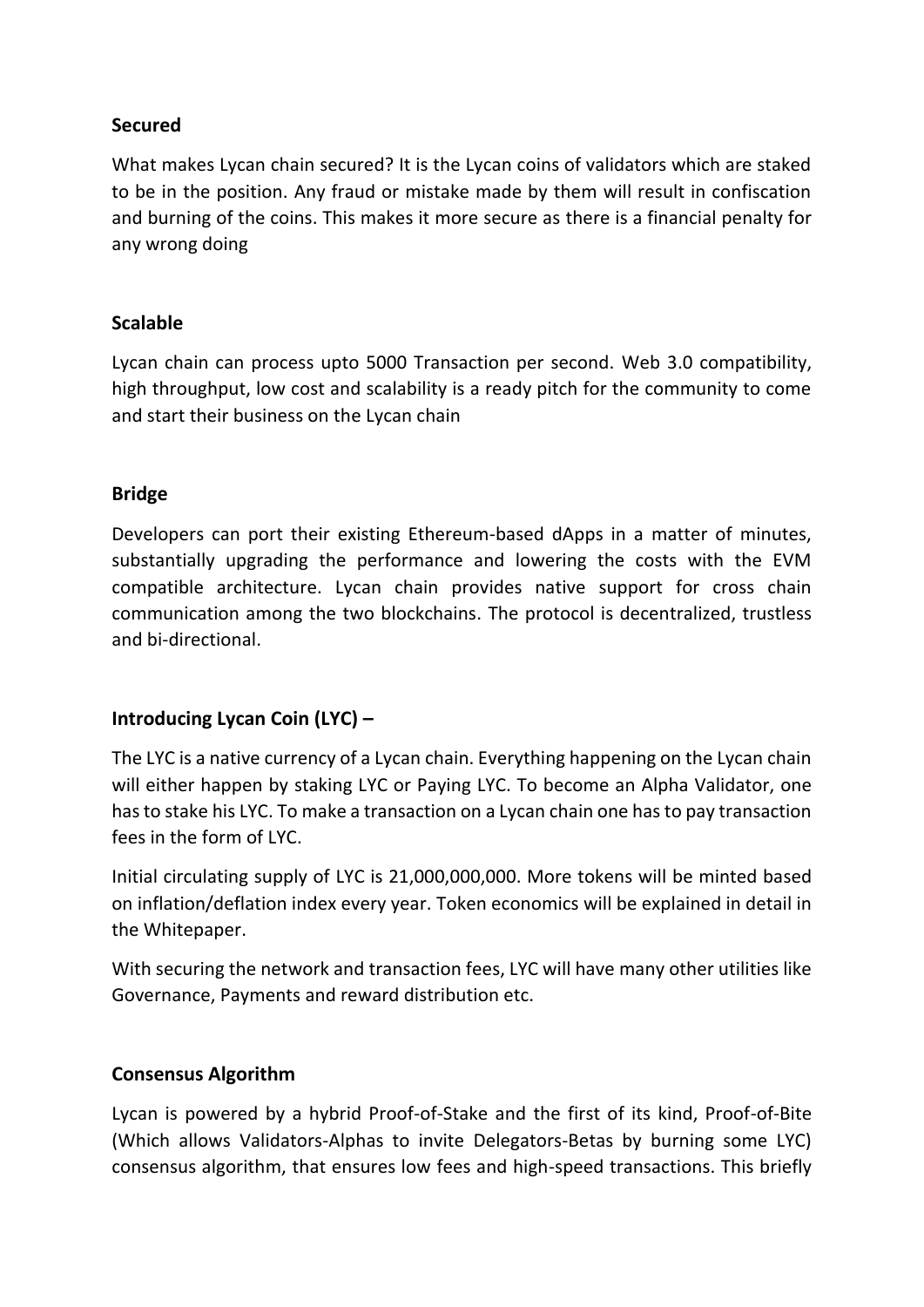means that a person can validate only if he stakes required amount of LYC in a smart contract. Proof of Stake (POS) adds an additional element of security as it is less risky in terms of the potential for miners to attack the network, as it structures compensation in a way that makes an attack less advantageous for the miner. This is the most economical and secured way to safeguard the blockchain

## **Introducing Proof of Bite & Delegator - Betas**

Lycan chain is introducing one of its kind referral system - 'Proof of Bite'

A person can only be a Beta (Delegator) only if he is bitten by (referred by) an Alpha (Validator). With every bite 1000 Lycan coins will be burnt from Alpha's wallet and that will control the circulating supply of the coin.

Beta can only delegate his token to that Alpha who has bitten to him. If Beta is bitten by more than one Alphas then he can delegate his tokens to multiple Alphas.

#### **Validator Alpha**

Based on wolves' psychology of strongest is the Alpha - Leader, Lycan chain has designed an architecture where top 21 stakers of LYC will become validators of blockchain. Smart contract will verify top 21 stakers at the beginning of each epoch and validator set will be formed. Such validator set will hold the responsibility of validating the block for that particular epoch.

#### **Omega – The stable coin**

Lycan chain ecosystem is providing a platform where community can burn LYC and mint Omega stable coin in return. The value of Omega will be directly pegged to stable currency. This Omega coin will be free of all the transaction costs (gas fees) on the Lycan chain.

The collateral ratio is to be decided by the community via uniquely designed decentralized governance mechanism. LYC is the governance token for the Lycan chain. One has to stake his LYC to raise a proposal and other community members will vote for the same. Value of the LYC in open market will decide the collateral ratio of the Omega.

Burning LYC to mint Omega will control LYC supply in the market and that will help in maintaining price of LYC in the long run. It is to be noted that an Omega cannot be